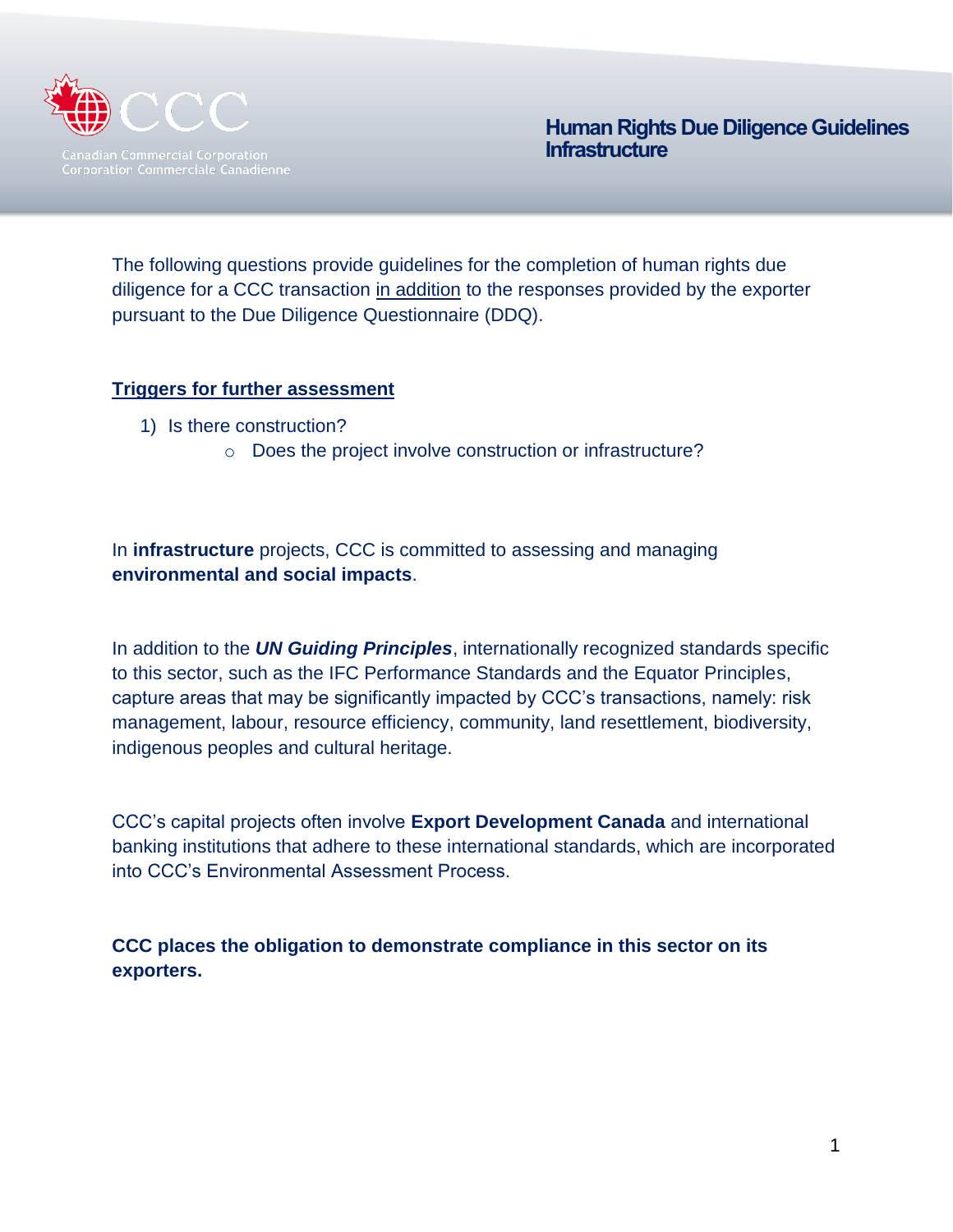#### **Environmental and Social Risks**

The Government of Canada enacted the *Canadian Environmental Assessment Act, 2012* and its regulations (CEAA) in order to exercise leadership within Canada and internationally in anticipating and preventing the degradation of environmental quality, while at the same time ensuring that economic development is compatible with the high value Canadians place on environmental quality.

Through CEAA, the federal government is committed to supporting sustainable development by ensuring that federal authorities are not involved in Projects that are likely to cause significant adverse environmental effects. CEAA applies to Projects within Canada and outside Canada where a federal authority, such as CCC is involved.

CCC is expected to ensure that it does not commit to acting as prime contractor for Projects that will cause significant adverse environmental effects, including social impacts, and that this is determined prior to irrevocable decisions being taken. The Environmental Assessment Policy was established to support the Government of Canada's commitment to:

- (a) Ensure that projects are considered in a careful and precautionary manner before CCC takes action in connection with them, in order to ensure that such Projects do not cause significant adverse environmental and social effects;
- (b) Encourage CCC and its employees to take actions to promote sustainable development and thereby achieve or maintain a healthy environment and a healthy economy;
- (c) Ensure that CCC carries out its environmental responsibilities in a coordinated manner with a view to eliminating unnecessary duplication in the environmental assessment process;
- (d) Ensure CCC employees are aware of their environmental obligations; and
- (e) Ensure CCC has an effective mechanism to assess, evaluate and address the environmental effects of CCC Projects.

In instances where CCC acts as agent for a foreign buyer, CCC shall ensure adherence to Environmental laws/regulations which govern the principal/buyer or international standards imposed by financial institutions. In situations where CCC acts as an agent for other government departments (OGDs) such as Global Affairs Canada (GAC), CCC shall ensure that OGDs adhere to CEAA.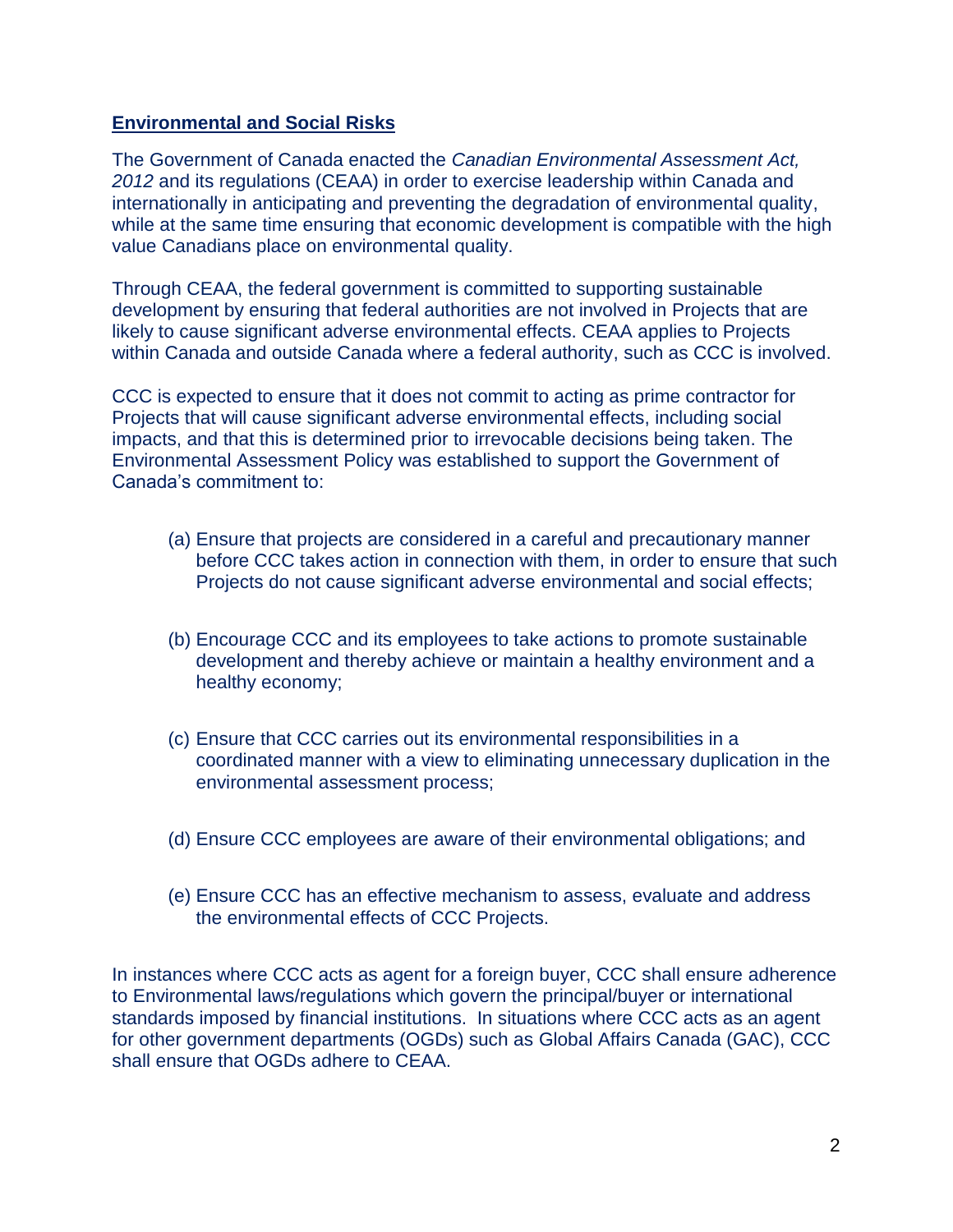In situations where CCC is involved in a Project that includes another Canadian institution, such as Export Development Canada, or an international financing institution, these institutions or the foreign buyer itself may also be applying environmental standards. Where possible, the CCC officer should attempt to avoid the duplication of services in compliance with this policy, while still assuring that the Project will not result in significant adverse environmental effects.

#### **Reference**- *CCC Environmental Assessment Instruction*

## Health and Safety

We promote and expect our exporters to respect the health and safety of their employees and their subcontractors, particularly their local subcontractors and the supply chain of subcontractors when working in foreign markets. We require our exporters to provide and maintain a safe, healthy and productive work site, by addressing and remediating identified risks of accidents, injury and health impacts.

## Respect for Indigenous Peoples

CCC's due diligence in infrastructure projects recognizes the specific challenges that may be faced by indigenous peoples in the countries in which we operate. We support the principle of free, prior and informed consent of indigenous peoples and its implementation throughout the life cycle of a project.

## Forced Labour and Human Trafficking

CCC is against all forms of forced labour including child labour, modern forms of slavery and human trafficking. CCC expects exporters to act against such practices as identified in their operations and throughout their supply chain.

The *Human Rights Due Diligence Exporter Questions for Infrastructure Projects* are to be used as guidance for the completion by the Project Officer of risk assessments for infrastructure transactions. **Each transaction is to be reviewed on a case-by-case basis.**

*Note: Not all issues can be anticipated during due diligence and initial project or contract execution. Issue identification can occur throughout the Project lifecycle.*